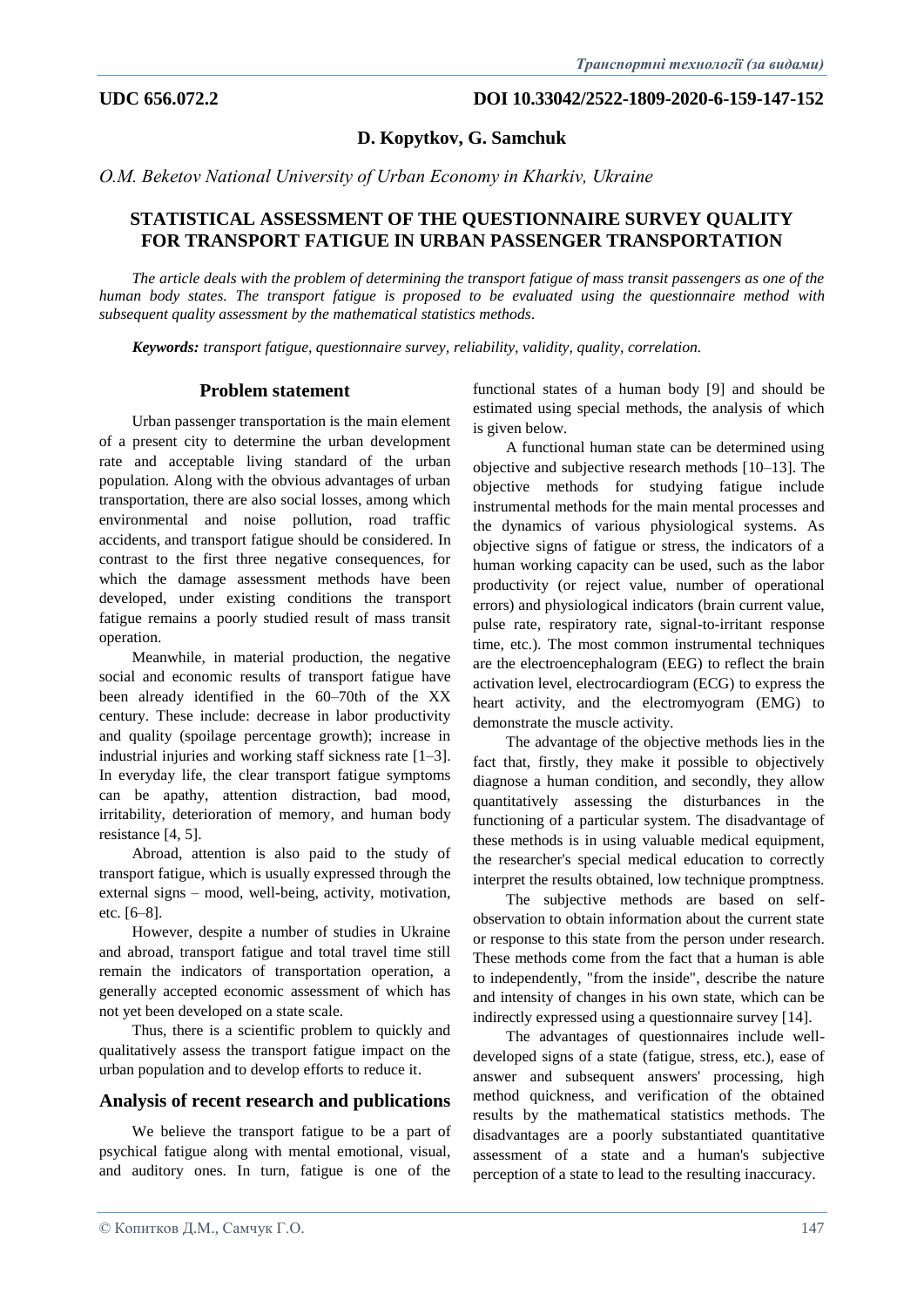However, the application of the statistical techniques allows evaluating the reliability and validity of this approach and eliminating the inconsistent results.

# **Aim of the study**

The purpose of the study is to develop and to estimate the transport fatigue technique via the questionnaire survey.

To achieve the aim of the study, the following tasks should be solved:

- selection of the survey technique to obtain human state statistical data;

- experimental studies to disclose the fatigue change in urban mass transit;

- estimation of the reliability and validity questionnaire survey technique.

# **Study material presentation**

In psychophysiology and labor psychology [15, 16], questionnaire techniques are widely known to measure attention, concentration, and fatigue during working or studying. Comparing the answers to the preestablished values allows concluding the level of human performance, fatigue, attention concentration, etc.

However, in the case study, their application in a "pure" form can be rather limited, since they demonstrate only the final result and do not disclose the duration of the travel parameters' impact on the passenger, and the perception of these parameters by the passenger depending on gender, age, etc.

Having analyzed the available questionnaire methods for assessing well-being, psychical and emotional state, mood, and fatigue [17–20], to fully embrace the "functional state-to-travel parameters" interrelation a combined approach was presented. It is a 2-part questionnaire to reveal the "home-to-work" travel conditions and the subsequent passenger's functional state expressed as a ranked form.

Part 1 of the questionnaire displays the passenger's age, the travel parameters, and the passenger's subjective assessment of the adaptation time if the adaptation took place. The workplace adaptation description is based on the signs of fatigue (regardless of the cause) given in the questionnaire [21] that can be observed or felt by a human for a time after a mass transit travel.

It should be noted that in the questionnaire, special attention is taken to the adaptation time, which in the paper [11] is substantiated as a universal transport fatigue indicator for all workers in the production and non-production spheres. The adaptation time is the time to accommodate a human body to a production environment. In [11] it is assumed that the longer the adaptation time, the greater the passenger fatigue after the trip.

Part 2 of the questionnaire is a table that contains 30 pairs of opposite characteristics to reflect the studied features of the state (well-being, activity, and mood) [17, 19]. In the survey form, a rating scale is located between the polar characteristics. The respondent is asked to correlate his state with a scaled rank. When processing the survey results, the ranks are recalculated into points from 7 to 1 in descending order (from positive to negative signs). For example, in the positive sign (left questionnaire part), the rank "3" corresponds to the score of "7" points, in the negative sign (right questionnaire part) the rank "3" takes the value of "1" points.

The quantitative technique result is presented as an arithmetic mean value. The average score is equal to 4 points (a respondent selected all the "0" ranks). Scores exceeding 4 points indicate a good state of the passenger; scores up to 4 inclusively indicate the unsatisfactory state.

The technique (part 2) should be used for psychical, mental, and emotional diagnostic examination of workable adults without any restrictions on gender, social, professional, and educational grounds. The developers declared its verification from the sample of 300 respondents [17, 19].

In this way, there are two fatigue indicators in the questionnaire – the average score and the adaptation time. This is necessary to assess the relationship between the functional state of a person (expressed in points) and the adaptation time, to estimate the quality of the questionnaire survey and the accuracy of the questionnaire completion.



Fig.1. Completed questionnaire to survey the passenger functional state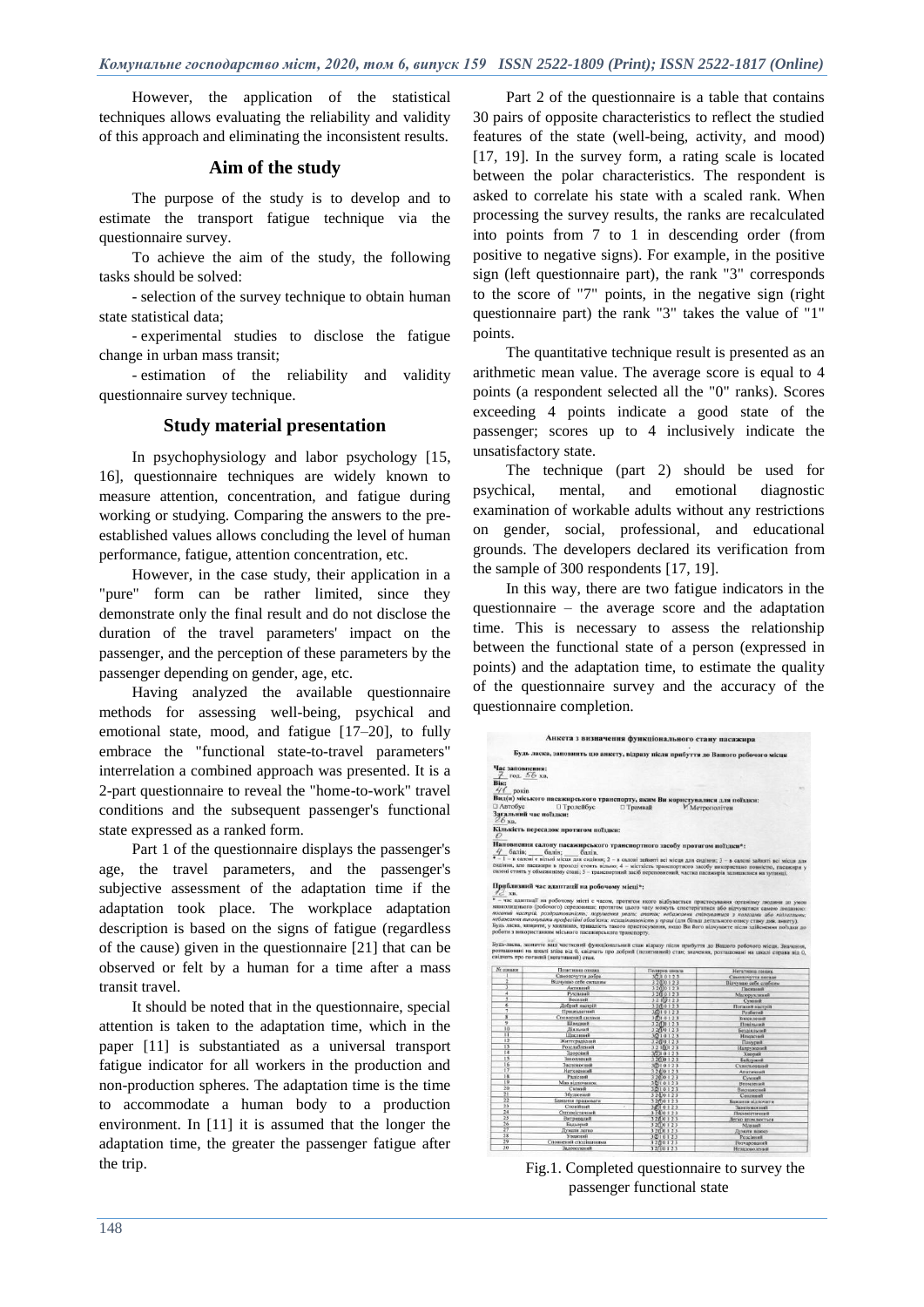An example of a completed questionnaire reduced to the passenger transportation field is shown in Fig. 1.

Thus, 16 respondents were belonging to different layers of the population aged between 18 and 60 years, who daily use public transportation for study or workplace trips in the city of Kharkiv. Within 5 working days, the test sample of 80 questionnaires was received to demonstrate a human functional state after a mass transportation travel. Unfortunately, the 2019-nCoV restrictions did not allow reaching the required number of 300–400 respondents.

Despite the above-mentioned universality and consistent results stated by the authors [19], the technique cannot be unambiguously accepted as a conclusive and reliable one. The questionnaire requires to be checked for reliability and validity by methods of mathematical statistics [22, 23].

Reliability is a test quality criterion to ensure the measurement accuracy to be stable to extraneous random factors.

To evaluate the reliability of the tests, the following methods are used [22, 23]: 1) retest method; 2) parallel forms method; 3) test splitting method.

So, a test reliability assessment is originated from calculating the correlation between two sets of results of the same test or its two parallel forms by the formula

$$
r = \frac{\sum_{i=1}^{n} x_i \sum_{j=1}^{n} y_i}{\sqrt{\sum_{i=1}^{n} x_i^2 + \frac{(n-1)(n-2)}{n}}}
$$
\n
$$
\sqrt{\sum_{i=1}^{n} x_i^2 - \frac{i-1}{n}} \times \sqrt{\sum_{i=1}^{n} y_i^2 - \frac{i-1}{n}}}
$$
\n(1)

where  $x_i$ ,  $y_i$  are the individual scores from various parts of the test or questionnaire;

*n* is the number of observations.

Regardless of the assessment method used, the test reliability is acceptable if the correlation value is within 0,8–1 [23, 24].

The retest method of assessing the reliability assumes that the same test is used twice in one group of respondents. As mentioned above, it is based on calculating the correlation between the individual scores of the respondents according to the results of the first and second tests. In this method, the time factor plays a significant role – the period cannot be large. During this time, concerning transport fatigue, the living and travel conditions as well as the workplace that are of the key impact may change.

The method of parallel forms involves testing the same group of respondents twice with tests that are identical in content, structure, and include tasks equal in difficulty, differentiating ability, i.e., parallel forms of the test. The main difficulty in applying this method is

that the developer needs to create a new test, identical to the first one, and prove the identity, and this is a very laborious procedure.

The splitting method is convenient in practical application, since it is reduced to single testing. It is from the assumption that the two halves of the test are parallel, and involves dividing the test into two parts: even and odd test tasks.

After analyzing all the reliability approaches, the retest method was chosen for its simplicity and clarity. From the above-stated, we believe that a one-week break between the questionnaire surveys (No.1 and No.2) is sufficient, as the questionnaire is not a test of knowledge and does not contain information that can be memorized to deliberately falsify the final result (memorizing the test tasks and answers).

Sample fragment of human body state data is presented in Table 1.

Table 1

Sample fragment of human body state data

| Survey No. 1                         |                          |         | Survey No. 2                         |                          |         |
|--------------------------------------|--------------------------|---------|--------------------------------------|--------------------------|---------|
| No.                                  | Adaptation<br>time, min. | Score   | No.                                  | Adaptation<br>time, min. | Score   |
|                                      | 12                       |         |                                      | 15                       | 4,1     |
| 2                                    | 15                       | 3.9     | 2                                    | 12                       | 4       |
| 3                                    | 20                       | 3,6     | 3                                    | 14                       | 3,9     |
| 4                                    | 10                       | 4,6     | 4                                    | 8                        | 4,7     |
| .                                    | .                        | .       | .                                    | .                        | .       |
| 80                                   | 25                       | 3.5     | 80                                   | 20                       | 3,8     |
| "Time-to-score"<br>correlation value |                          | $-0.87$ | "Time-to-score"<br>correlation value |                          | $-0.81$ |
| Adaptation time correlation value    |                          |         |                                      |                          | 0.83    |

To assess the relationship strength between the human states expressed in points from survey No. 1 and survey No. 2, a pair correlation analysis was performed using Microsoft Office Excel 2010 [25]. Correlation value of 0,851 indicates a close relation between the scores [23, 24, 26].

However, this value is influenced by random factors, therefore, when it is necessary to check its statistical significance by calculating the Student's *t*-test [27]

$$
t_{calc.} = \frac{r \cdot \sqrt{n - 2}}{\sqrt{1 - r^2}},\tag{2}
$$

where *r* is the calculated correlation coefficient for the pair of scores.

Then

$$
t_{calc.} = \frac{0,851 \cdot \sqrt{80 - 2}}{\sqrt{1 - 0,851^2}} = 126,18 \cdot
$$

If the  $t_{calc} > t_{tab}$  condition is satisfied, then the coefficient value can be considered as a non-random and statistically significant one. In accordance with [23], at *t* (0,05;78) the tabulated *t*-criterion value is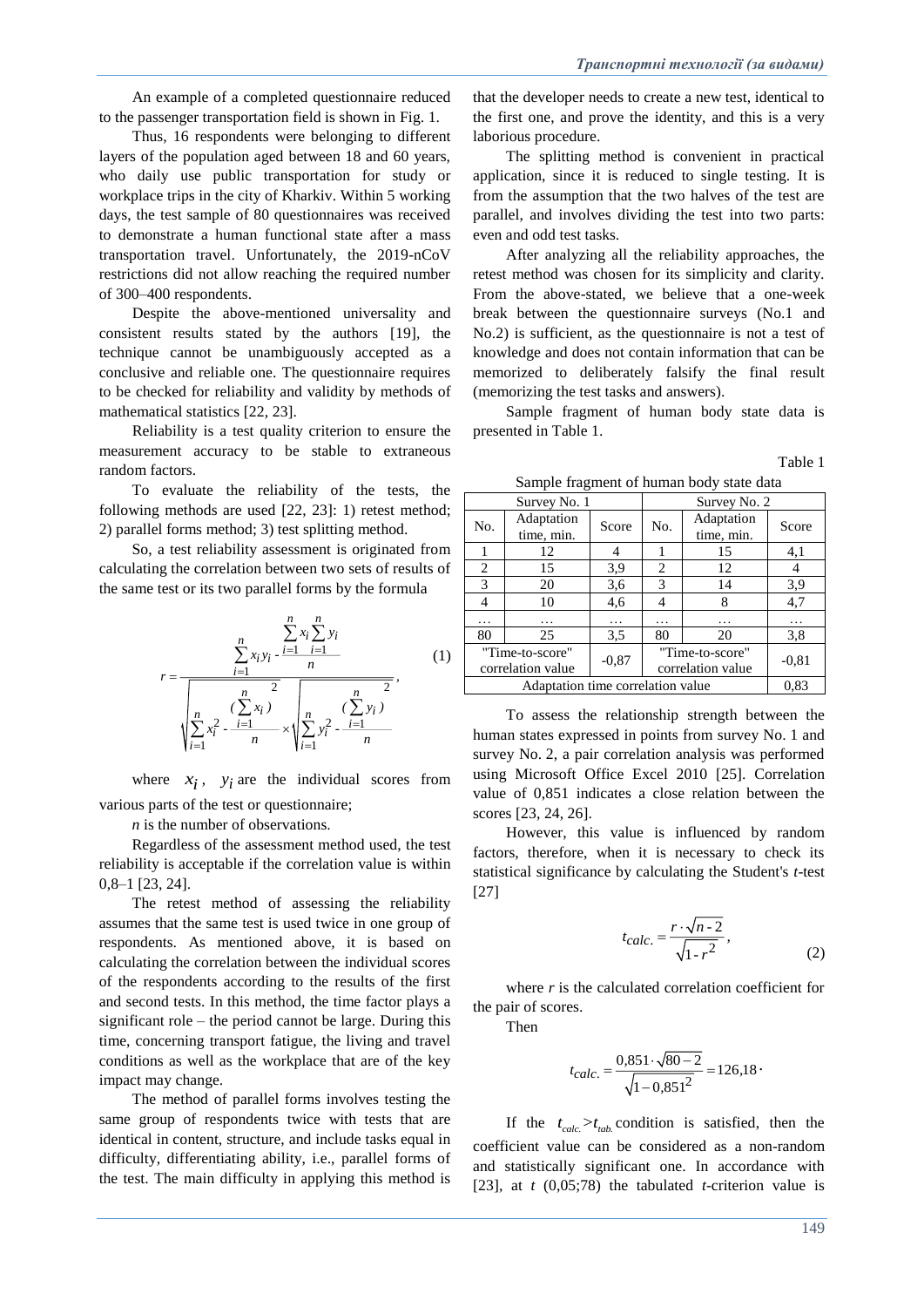1,991 for the 0,95 confidence level. Since the correlation coefficient is nonrandom and is of proper significance.

In practice, it can be found that a good correlation between the average score of a human state in questionnaires No.1 and No.2 does not bring the same good ratio to the workplace adaptation time. In other words, a low correlation between the "time-to-score" values will indicate that the adaptation time does not correspond to the actual state of the passenger expressed in points, and refuses the survey purpose and quality. The reason for this may be a respondent's disinterest and negligence when completing the questionnaire, changes in living and workplace trip conditions, social status, etc. Due to this, the "adaptation time-to-average score" correlation must also be checked. The correlation analysis results are also shown in Table 1. In both surveys, the correlation is sufficiently close and negative, i.e. a worse human "after-trip" state meets to a longer adaptation time.

According the Student's *t*-test these correlation coefficients are also significant and non-random, as  $t_{calc.} > t_{tab.}$ , 136,62>1,991 and 104,73>1,991, respectively, at the 0,95 confidence level.

As can be seen in Table 1, adaptation time demonstrates a good correlation of 0,83 too. The *t*-test procedure also revealed the high adaptation time significance and low random influence (105,09>1,991).

Another important indicator of the test or questionnaire quality is validity. Validity is the testability to generate the results to be adequate with its purpose [22, 23]. There are two approaches in determining the test validity.

The first approach involves comparing the functional state scores with the scores of independent experts (or medical test scores) and subsequent correlation coefficient calculation as suggested above.

The second approach originates from the statistics and test theory [28]. It is known that the second indicator of adequacy or validity can be the determination coefficient directly or the following value

$$
V = 1 - r^2, \tag{3}
$$

where  $r^2$  is the determination coefficient,  $r^2 =$ 0,724.

The acceptable value of the test validity is usually in the range of 0.2–0.4. This value means a part (or percentage) of random factors, the influence of which was not taken into account in the test or questionnaire.

Then the value of the test validity will make

$$
V = 1 - 0,724 = 0,276.
$$

The value of validity is not verified for significance, but in order to substantiate the determination factor statistical significance it is convenient to apply the *F*-statistics calculation [27]

$$
F_{calc.} = \frac{r^2 \cdot (n-2)}{1 - r^2},
$$
\n(4)

$$
F_{calc.} = \frac{0.724 \cdot (80 - 2)}{1 - 0.724} = 204.61
$$

In accordance with [27], at  $F(0,05;1; 78)$  the tabulated *F*-criterion value is 3,96. Since  $F_{calc.} > F_{tab.}$ the determination coefficient is nonrandom and significant too at the 0,95 confidence level.

Thus, it can be concluded that the calculated indicators of the reliability and validity of the functional state questionnaire demonstrate an acceptable quality of the survey results.

# **Conclusions**

The questionnaire approach presented makes it possible to find the transport fatigue value, expressed both in points and in a universal indicator – the passenger's workplace adaptation time.

The statistical analysis demonstrated a sufficiently high quality of the questionnaire survey, which was proposed to be assessed by reliability and validity.

It was established that reliability is the testability to generate a stable result, free from random errors and independent of the time of use. As an indicator of reliability, the correlation coefficient was taken, which showed a high resulting value of 0,851.

At the same time, the test validity is the consistency of the results with the test purpose. The validity value of 0,276 is statistically significant and lies within the recommended limits.

So, the further research areas are to improve the survey quality by increasing the sample size to the required values and distributing the questionnaires in cities of the different population to reveal the persistent trends in the passengers' transport fatigue formation.

#### **References**

1. Pravdin, N.V. (1967). Influence study of a passenger's workplace trip duration on labor productivity and methods for determining the passenger-hour cost. *Proceedings of BIIZhT,*  $61, 14 - 20.$ 

2. Thomsen, A.A. (1971). Economic assessment of transport fatigue. *Problems of Big Cities. Overview*, 47, 10 p.

3. Kabakova, S.I., Segedinov, A.A., & Thomsen, A.A. (1971). *Comprehensive urban planning assessment*, Moscow, 45-71, 14.

4. Transport fatigue is not a myth. Retrieved from: [https://medukrok.ru/rizne/19472-transportna-vtoma-ne](https://medukrok.ru/rizne/19472-transportna-vtoma-ne-mif.html)[mif.html](https://medukrok.ru/rizne/19472-transportna-vtoma-ne-mif.html)

5. About transport fatigue syndrome. Retrieved from: [http://kotforum.ru/threads/О-синдроме-транспортной](http://kotforum.ru/threads/О-синдроме-транспортной-усталости.10989/)[усталости.10989/](http://kotforum.ru/threads/О-синдроме-транспортной-усталости.10989/)

6. Jing, Zhu, & Yingling, Fan. (2018). Daily travel behavior and emotional well-being: Effects of tripmode,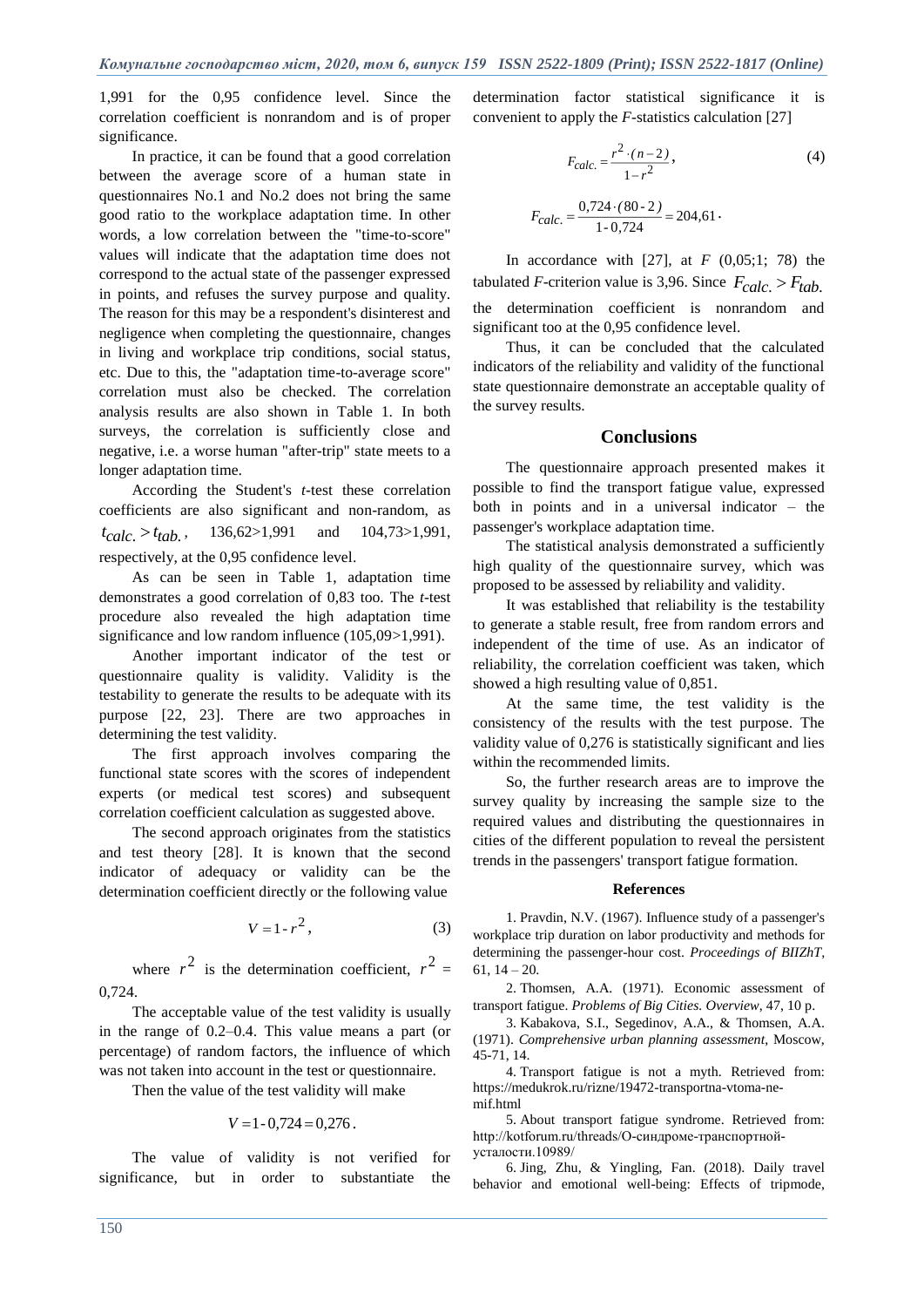duration, purpose, and companionship. *Transportation research. Part A, 118,* 360 – 373.

7. De Vos, J., Schwanen, T., Van Acker, V., & Witlox, F. (2013). Travel and subjective well-being: a focus on findings, methods and future research needs. *Transport Rev., 33(4),* 421 – 442.

8. Morris, E., & Guerra, E. (2015). Are we there yet? Trip duration and mood during travel. *Transportation Research Part F: Traffic Psychology and Behaviour, 33,* 38 – 47.

9. Karpov, A.V. (2005). Labor psychology. Moscow: Vlados-Press, 352.

10. Nguyen, D.K., Yuzhakov, M.M. (2015). Review of methods for assessing the human psychical and emotional state. *Materials of the VI scientific and practical conference "Information and measuring equipment and technologies",* 109-112.

11. Kopytkov, D., Levchenko, O., Rossolov, O., & Samchuk, G. (2018). Determination of the passenger transport fatigue in urban mass transportation. *Municipal economy, 7 (146),* 2–11.

12. Kopytkov, D. (2020). Analysis of methods for determining passenger transport fatigue in urban mass transit. *Actual problems of science and practice. Abstracts of XІV International Scientific and Practical Conference, Stockholm, Sweden, 76–84.*

13. Kopytkov, D., & Samchuk, G. (2020). A questionnaire technique for studying a passenger functional state in urban mass transportation. *International scientific and practical conference "Science, engineering and technology: global trends, problems and solutions": Conference proceedings, Prague, 145–149.*

14. Leonova, A.B. (1984). Psychodiagnostics of human functional states. Moscow: Moscow State University, 200.

15. Krushelnytska, Ya.V. (2003). Labor physiology and psychology. Kyiv: KNEU, 367.

16. Sharafkhaneh, A., & Hirshkowitz, A. (2018). Fatigue Management. Principles and Practices for Improving Workplace Safety. New York: Springer Science, 226.

17. Karelin, A.A. (2007). Big encyclopedia of psychological tests. Moscow: Eksmo, 416.

18. Burlachuk, L.F., & Morozov, S.M. (2003). Dictionary and reference book of psychodiagnostics. Saint Petersburg: Piter, 528.

19. Barkanova, O. V. (2009). Techniques for diagnosing the psychoemotional sphere. Krasnoyarsk: Literaprint, 237 p.

20. Friman, M., Fujii S., Ettema, D., Gärling, T., & Olsson, L.E. (2013). Psychometric analysis of the satisfaction with travel scale. *Transport. Res. Part A: Pol. Pract.*, *48,*132– 145.

21. Magamedeminova, M.M., Korotkikh, V.M., Polyakova, S.R., & Osokina, M.M. (2020). Signs of fatigue and overwork, their causes and prevention. *Young Scientist, 8 (298),* 74–75.

22. Kim, V.S. (2007). Testing of educational achievements. Ussuriysk: UGPI, 214.

23. Moroz, L.S. (2010). Methods for determining the reliability and validity of knowledge control tests*. Proceedings of BSTU. Series VI. Physics, mathematics and informatics, Issue XVIII,* 176–179.

24. Laktionov, A.N., & Lutsenko, E.L. (2006). Fundamentals of psychodiagnostics, psychometrics and testology. Kharkiv: V.N. Karazin National University, 64.

25. Min'ko, A.A. (2004). The MS Excel statistical analysis. Moscow: "Williams" Publ. House, 448.

26. Förster, E., & Rönz, B. (1983). Correlation and regression analysis methods. Moscow: Finance and statistics, 303.

27. Gmurman, V.E. (2003). Theory of probability and mathematical statistics. Moscow: Higher School, 479.

28. Lord, F.M., & Novick M. (1968). Statistical theories of mental test scores. Massachusetts: Addison-Westley Publ. Co. Reading, 585.

#### **Література**

*1. Правдин Н.В. Исследование влияния длительности*  поездки пассажира к месту работы *производительность труда и методики определения стоимости пассажиро-часа / Н.В. Правдин // Труды БИИЖТ. – Вып. 61. – 1967. – С. 14–20.*

*2. Томсен А.А. Экономическая оценка транспортной усталости / А.А. Томсен // Проблемы больших городов. Обзор. – № 47. – М.: ГосИНТИ, 1971. – 10 с.*

*3. Кабакова С.И. Комплексная градостроительная оценка территорий городов / С.И. Кабакова, А.А. Сегединов, Томсен А.А. // – № 45-71. – М.: ГосИНТИ, 1971. – 14 с.* 

*4. Транспортна втома не міф. – Режим доступу: [https://medukrok.ru/rizne/19472-transportna-vtoma-ne](https://medukrok.ru/rizne/19472-transportna-vtoma-ne-mif.html)[mif.html](https://medukrok.ru/rizne/19472-transportna-vtoma-ne-mif.html)*

*5. О синдроме транспортной усталости. – Режим доступу: [http://kotforum.ru/threads/О-синдроме](http://kotforum.ru/threads/О-синдроме-транспортной-усталости.10989/)[транспортной-усталости.10989/](http://kotforum.ru/threads/О-синдроме-транспортной-усталости.10989/)*

*6. Jing Zhu. Daily travel behavior and emotional wellbeing: Effects of tripmode, duration, purpose, and companionship // Zhu Jing, Fan Yingling // Transportation research. Part A. – 2018. – No.118. – P. 360–373.* 

*7. De Vos J. Travel and subjective well-being: a focus on findings, methods and future research needs / J. De Vos, T. Schwanen, V. Van Acker, F. Witlox // Transport Rev. – 2013. – 33(4). – P. 421–442.* 

*8. Morris E. Are we there yet? Trip duration and mood during travel / E. Morris, E. Guerra // Transportation Research Part F: Traffic Psychology and Behaviour. – 2015. – Vol. 33. – P. 38–47.*

*9. Карпов А.В. Психология труда / А.В. Карпов. – М.: Владос-Пресс, 2005. – 352 с.* 

*10. Нгуен Д.К. Обзор методов оценки психоэмоционального состояния человека / Д.К. Нгуен, М.М. Южаков // Материалы VI научно-практической конференции "Информационно-измерительная техника и технологии" (27-30 мая 2015 г.). – Томск, 2015. – С. 109–112.*

*11. Kopytkov D. Determination of the passenger transport fatigue in urban mass transportation / D. Kopytkov, O. Levchenko, O. Rossolov, G. Samchuk // Комунальне господарство міст. – 2018. – Вип. 7 (146). – С. 2–11.*

*12. Kopytkov D. Analysis of methods for determining passenger transport fatigue in urban mass transit / D. Kopytkov // Actual problems of science and practice. Abstracts of XІV International Scientific and Practical Conference. Stockholm, Sweden, 27 – 28 April, 2020. – P. 76– 84.*

*13. Kopytkov D. A questionnaire technique for studying a passenger functional state in urban mass transportation / D. Kopytkov, G. Samchuk // International scientific and practical conference "Science, engineering and technology: global trends, problems and solutions": Conference proceedings,*